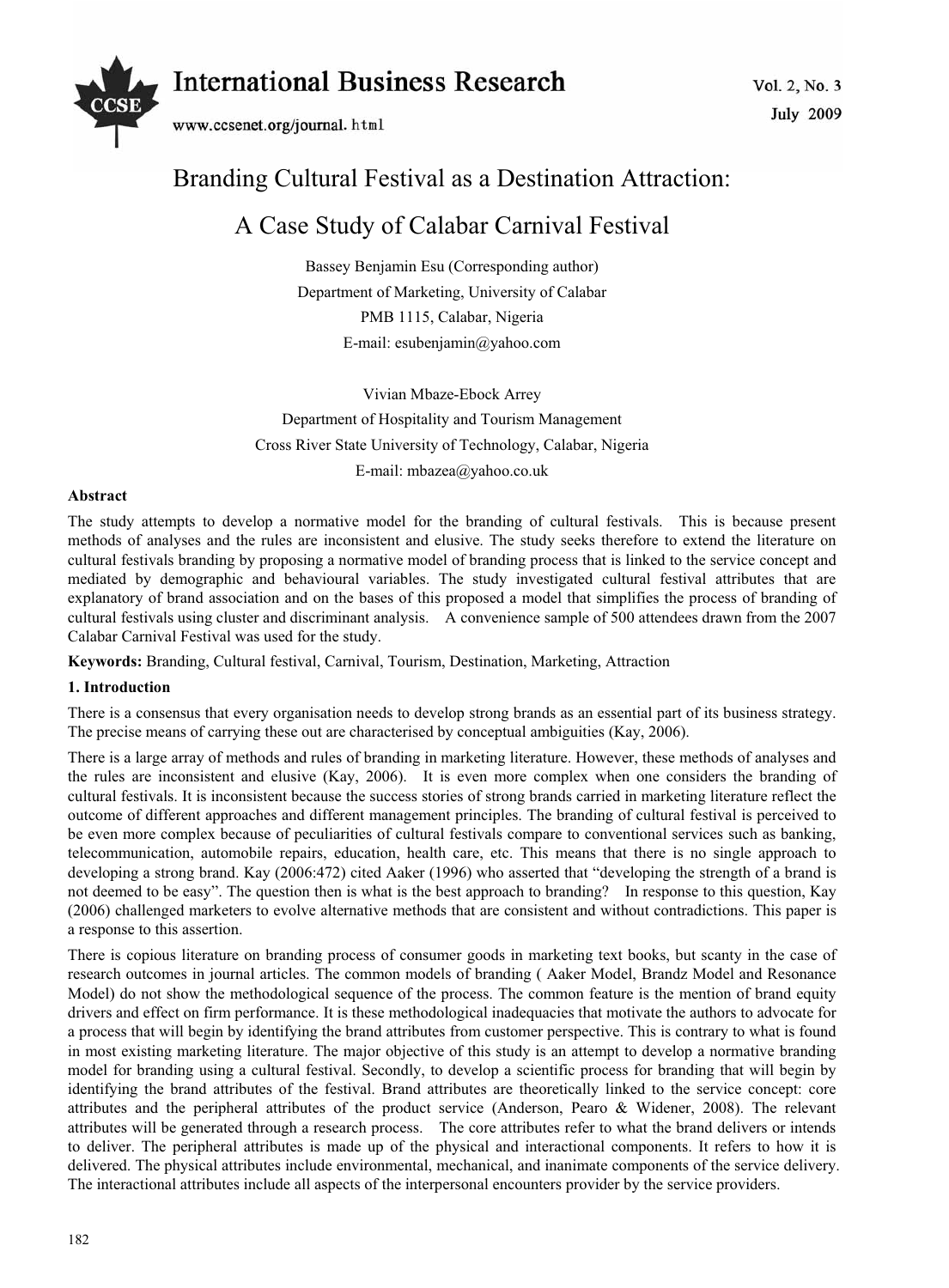A destination according to Jayswal (2008) "is a town, city or a place which has one or more attractions for tourists". These may be in the form of scenic sights, culture, leisure activities, shopping rebates, food and excursion, etc. The relationship between destination image, event and tourists visit has been established. It is believed that the benefits tourist enjoyed from an event is transferred to the host destination (Meyvis & Janiszewski 2004; Supphellen, Eismann & Hem, 2004). When an event is properly branded, it has the potentials of contributing to the host destination as a feature (attraction) to make the destination unique in nature and even popular to prospective visitors. This has motivated the authors to seek for a simple industry friendly branding process that will facilitate the branding of cultural event, so that at the long-run the event will serve as a promoter of the destination.

There are numerous cultural festivals in Nigeria, but only few of them are touristically developed and marketed. These include Agungu Fishing Festival, Osun Oshogbo Festival, Calabar Carnival Festival, Abuja cultural Festival, etc. The results of this study would help the marketers of cultural festivals and Destination Marketing Organisations (DMO) in Nigeria in developing strong brands, segmenting cultural festival markets and the targeting of identified and selected markets with brands that are produced through a simple and effective branding process. The following hypotheses would serve as the basis of the conceptual branding process proposed by the authors.

- (1) Attendees' perceptions of branding attributes differ significantly on the bases of customer segments.
- (2) The customer segments are significantly related to cultural festival brand associations.
- (3) Customer segments differ significantly on the bases of demographic variables of cultural festival attendees.
- (4) Customer segments differ significantly on the bases of the behavioural variables of cultural festival attendees.

#### **2. Theoretical background**

#### *2.1 The concept of branding*

A brand is an identifier. It identifies a firm and/its product or service by the use of name, distinctive symbol which differentiates it from other competing firms, products or services in a given market. Branding refers to all the processes and activities involved in creating a brand. Kotler and Keller (2006:275) define branding as "endowing products and services with the power of a brand". According to them, a brand is a "perceptual entity that is rooted in reality, but reflects the perception and perhaps even the idiosyncrasies of consumers".

Branding is characterised by different approaches. Some of the common activities involved in branding process are determining a brand personality, brand positioning and brand identifiers (brand drivers). Brand personality refers to the specific mix of human traits that are attributed to a particular product or service. There is a general agreement that brands are endowed with personalities and that consumers have the tendency of choosing brands whose personality fit their own. Aaker (2004) identifies four brand personalities and these include – sincerity (down to earth, honest, wholesome and cheerful); excitement (daring, spirited, imaginative and up-to-date); competence (reliable, intelligent and successful); ruggedness (out doorsy and tough). Kotler and Keller (2006) suggest that brand personality can be built on product features, service and/or image or a combination of any of these two associations. They identified seven common personality traits which include self-confidence, dominance, autonomy, defense, sociability, defensiveness, and adaptability.

Brand positioning refers to how the brand is placed in the minds of the consumers. Positioning takes the images and shows how the brand personality compares to other competing product or service (Chacko). Brand identifiers or elements are those drivers that serve to identify and differentiate the brand. Brand identifiers are categorized into three: brand (brand name, logos, symbols, character, spokepeople, slogans, jingles, pages, and signage); the product (service and all accompanying marketing activities and supporting marketing programmes); and other associations indirectly transferred to the brand (a person, place or thing).

#### *2.2 Cultural festival branding*

There is plethora of literature on destination branding (Nickerson and Moisey, 1999; Echtner and Ritchei, 1993; Gartner, 1993; Baloglu and Brinberg, 1997; Henderson, 2007, Brent et al, 1998), but almost a total absence of study on cultural festival branding. Hankinson (2004) observes that brand was once assigned to consumer goods, but are now applicable to place and/or attraction.

To gain insight and understanding of festival branding, we shall draw from related studies on destination branding. This is because; cultural festivals are destination attractions and inadvertently share some attributes that influence visitors' decision to visit such destinations. Destination is the place where the attractions and hospitality are found (Cooper et al, 2005).

Blain et al (2005:337) define destination branding as:

"a set of marketing activities that (1) support the creation of a name, symbol, logo, word, mark or the other graphic that readily identifies and differentiates a destination. (2) consistently conveys the expectations of a memorable travel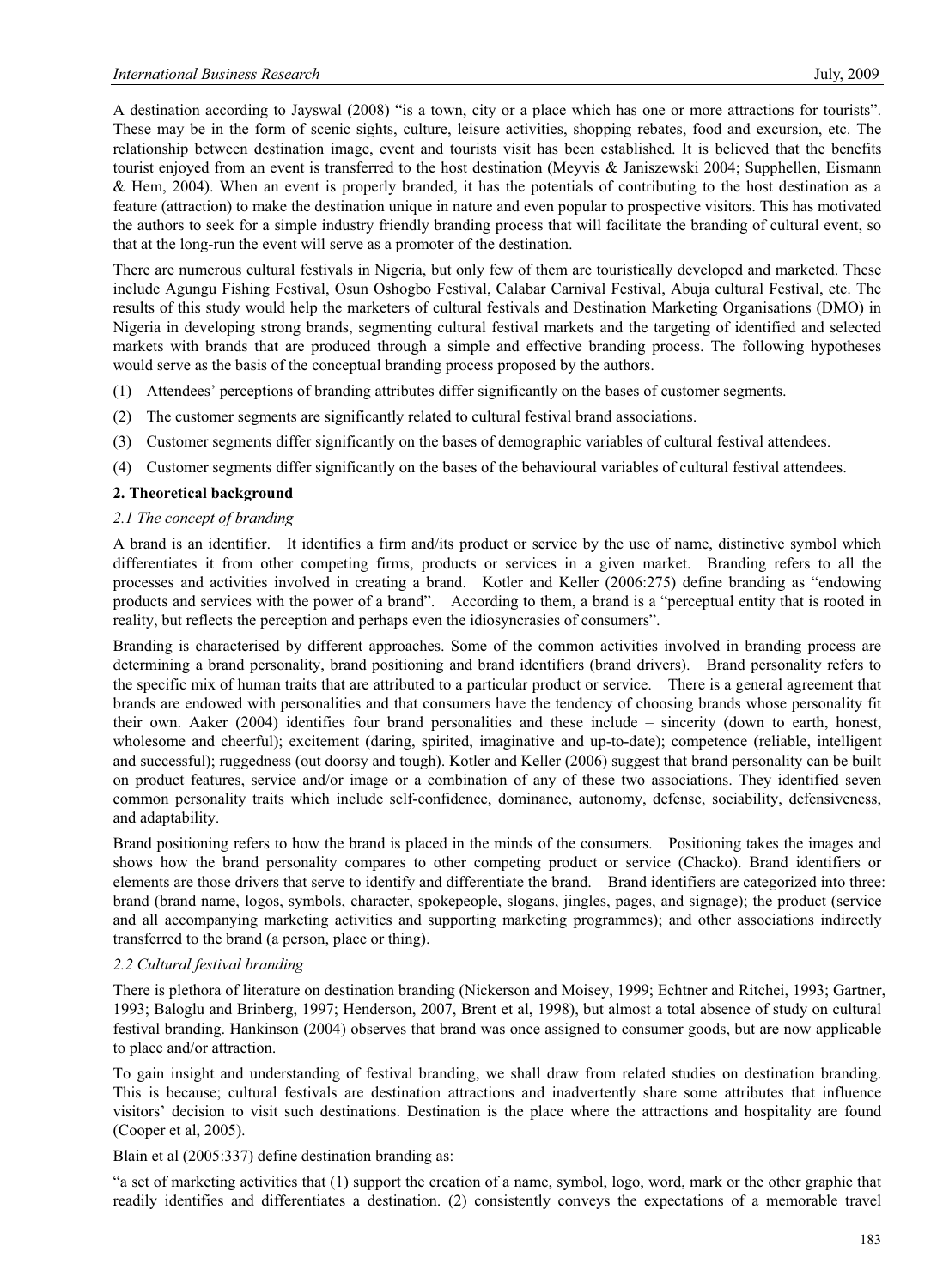experience that is uniquely associated with the destination, that (3) serve to consolidate and reinforce the emotional connection between the visitor and the destination and that (4) reduces consumers search costs and perceived risk. Collectively these serve to create a destination image that positively influences consumer destination choice".

This definition is comprehensive. It can be adopted for a description of cultural festival branding. This can be achieved by juxtaposing "cultural festival" where there is "destination" in the definition. The definition contains brand drivers as outcomes of marketing activities, benefits of branding and most importantly points to the relationship between destination image and consumer choices. Cultural festivals are tourists' attractions which take place in tourists' destinations. In this vein, cultural festival branding refers to the set of marketing activities involved in differentiating a cultural festival from competing festivals by use of name, marks, words, symbols, product or service, etc. thereby building a positive image of the festival in the minds of the consumers and ultimately consumer choice.

#### *2.3 Branding attributes of cultural festivals*

A review of literature shows that so much has been done in the area of attributes of tourists' destinations branding. These studies give us insight into the attributes of cultural festival branding. Gartner (1993) observes that destination image comprises of hierarchically interrelated components – cognitive, affective and conative. Echtner and Ritchie (1993) believe that a destination image involves features such as mountains and feelings or attributes such as friendly people. Baloglu and Brinberg (1999) found that the affective images of tourism destination countries varied across both positive and negative (sleeping, glooming, unpleasant and distressing) dimensions. Nickerson and Moisey (1999) argue that it is difficult for a marketer to provide an image such as relaxation, pleasantness, a challenging experience or something inspirational that would be interpreted in the same way by all potential visitors. They warned that portraying feelings and emotions in destination marketing campaign will certainly capture some of the consumers, but may inadvertently turn other people away. It was suggested that rather than attempting to portray a "place" through the photograph, it may be more advantageous to provide a visual image of a feature such as a mountain and allow the consumers to determine what feeling the mountain provides.

According to Crompton (1979), the concept of destination image is multidimensional, with cognitive and affective spheres and had been defined as an amalgam of the knowledge, feeling, belief and opinions, ideas, expectations and impressions that people have about a named location. Gunn (1988) suggests that there are two types of image creation outcomes – organic and induced. The organic image is created and founded on information sources such as the media, popular culture and schooling, while the induced images are a consequence of exposure to advertisement and guidebooks. Imagery or visualisation refers to consumers' attempt to construct an image of an event in order to estimate its likelihood or its goodness/badness. When consumers visualize an event, the event seems more likely because consumers exhibit a positivistic bias when they image themselves using the product or attending the event (Hoyer and McClnnis, 1997). It does appear that most of the studies in destination branding are in agreement that destination image should form the bases of a destination branding.

The cultural festival branding attributes is theoretically linked to service concept models (Anderson et al, 2008). For example, in cultural festival, the attributes of the bands and floats form the core service attributes of the carnival. The attributes of the place (destination) where the event is staged are regarded as peripheral attributes. The ambience of the environment, facilities, infrastructure, and presence of signage are a few examples of physical attributes of a cultural festival. The interactional attributes of a cultural festival can be defined by the attitude of residents toward tourism development and visitors to the event.

#### *2.4 Empirical evidence of branding on performance*

Thompson (2003) from his neurological studies of brands (neuro-markets), gives brand managers new evidence of the power of brands. He found that when consumers are aware of a brand during a consumption experience, the brain scans revealed significant neurological responses. Brain imaging revealed substantial difference in neurological responses between products that were branded in comparison to similar consumption experiences in which consumers were unaware of the brand. It is believed that consumers react differently to consumption of products when they had knowledge of the brand. Brand knowledge affects product preference or product choice.

Nowak et al (2006) observe that positive emotions, product quality, fair pricing, service quality, and customer commitment are predictors of brand equity. The study found that of all five attributes, customers' commitment has the highest predictive power. Nickerson and Moisey (1999) observe a significant relationship between destination attributes and recognition of destination by identified market segments. They further found that different market segments are more influenced by different features of a destination using different promotional campaigns. Hunt (1975) asserts that awareness is essential to tourism destination successes and competitiveness in the market place. He identified image as a critical factor in promotion strategy and that all places have images – good/bad and indifferent that must be identified and either changed or exploited. Henderson (2007) in "branding of Singapore" used the following attributes for analysis – product (lots to do, cultural diversity, cosmopolitan, world class infrastructure); delivery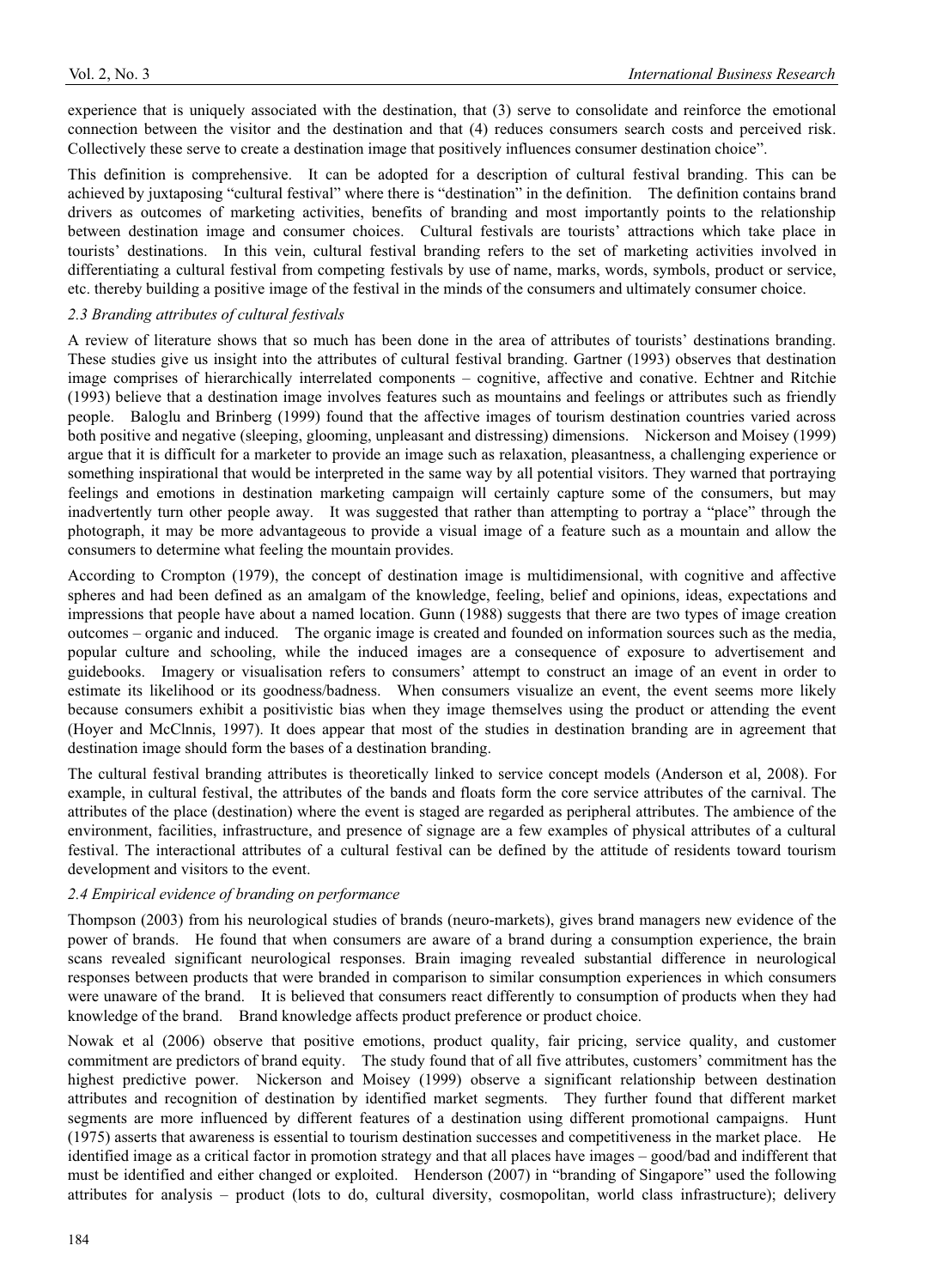(accessibility, efficient friendly, and safe); experience (at ease, stress-free, welcome) and end benefit (fulfilling, satisfying, enjoyable, rewarding and enriching). Studies have also shown the inter-connectedness of destination image and destination brand identity in the minds of tourists and mechanism of marketing (Cai, 2002).

#### **3. Methodology**

#### *3.1 Background on the study area*

The Calabar Carnival Festival is a brand organised and marketed by the Cross River Carnival Commission (CRCC). CRCC was established by the Cross River State Law Number 4 of 2006. It is "a body corporate" with perpetual succession and common seal and has power to sue and be sued in its corporate name. The festival is a product mix of the Cross River Christmas Festival. The carnival festival has five costumed Bands with different philosophical themes. The Bands and their pioneer leaders are:

- (1) Bayside Band Donald Duke (Former Governor of the State)
- (2) Freedom Band Captain Henry Briside
- (3) Master Blaster Band Chief Gershom Bassey
- (4) Passion 4 Band Mr. Christ Agibe
- (5) Seagull Band Senator Florence Ita Giwa

The Calabar Carnival Festival has had three editions (2005, 2006, and 2007). The objective of the festival is to among other things, promote the indigenous local and cultural heritage of the people in the visual arts, dance, arts and craft, indigenous music folklores, folksongs, etc. Cross River State is one of the 36 States of Nigeria and is in the South-South Geopolitical Zone.

#### *3.2 Research design and sample size*

A cross sectional survey design was used for the study. Attendees were intercepted along the carnival route. The study took place on the  $27<sup>th</sup>$  of December, 2007, being the third edition of the Calabar Carnival Festival. Samples of 500 spectators were surveyed. The sample was drawn using convenience sample design. Convenience sample is most appropriate for a carnival event because spectators are highly in transit and there is complete absence of a sampling frame.

#### *3.3 Variables measurement*

From relevant literature reviewed by the researchers, nine service quality variables of carnival festivals were considered for analysis. The nine variables are conceptualised as cultural festival branding attributes. The variables include event organisation (planning and co-ordination of event, event management, band composition , band costumes, dance, music and themes); promotion (creation of awareness about the event on national and international media); facilities (telephone services, transportation, computer services, accommodation); friendly locals; shopping (availability of shopping centers for attendees during event); refreshment and food (availability of restaurants and fast food places); ambience of the environment (signage, cleanliness, greenness and orderliness of the city hosting the festival); and safety and security (absence or minimal criminal activities or lawlessness). These variables were designated as cultural festival branding attributes.

Respondents were asked questions on the importance of each of the branding attributes in their decision to attend event, with "1" as not important and "5" as very important. Questions were also asked on attendees' demographic profile (gender, age, nationality, family monthly income, educational status) and behavioural characteristics (purpose of visit, number in group, group membership, mode of transportation to event, source of information, type of accommodation use). The validity of the instrument was enhanced through intensive scrutiny by three members of the Cross River Carnival Commission. Their contribution helped to strengthen the validity of the instrument. Reliability of the instrument was achieved by the use of Tourist Style Scale adapted from previous related studies (Henderson, 2007; Nowak et al, 2006).

#### *3.4 Data collection and analysis*

A structured questionnaire was used as the research instrument. The self administered questionnaire was administered on carnivalists who were engaged in the festival as spectators and found along the carnival route (Esuene Stadium, through Mary Slessor road, through Ndidem Usang Iso road, through MCC road, through Murtela Mohemmand Highway and back to the Stadium). A total of 417 copies of questionnaires were used for analysis after discarding the ones that were not properly filled. The sample consists of residents, day trippers and overnight visitors.

The Statistical Package for Social Sciences (SPSS) was used in data analysis. Descriptive statistics was used in calculating the mean importance of branding attributes. The Ward's Hierarchical Clustering Method with Squared Euclidean Distance was used to generate clusters of customer segments of attendees (Hair, Bush and, Ortinau, 2006).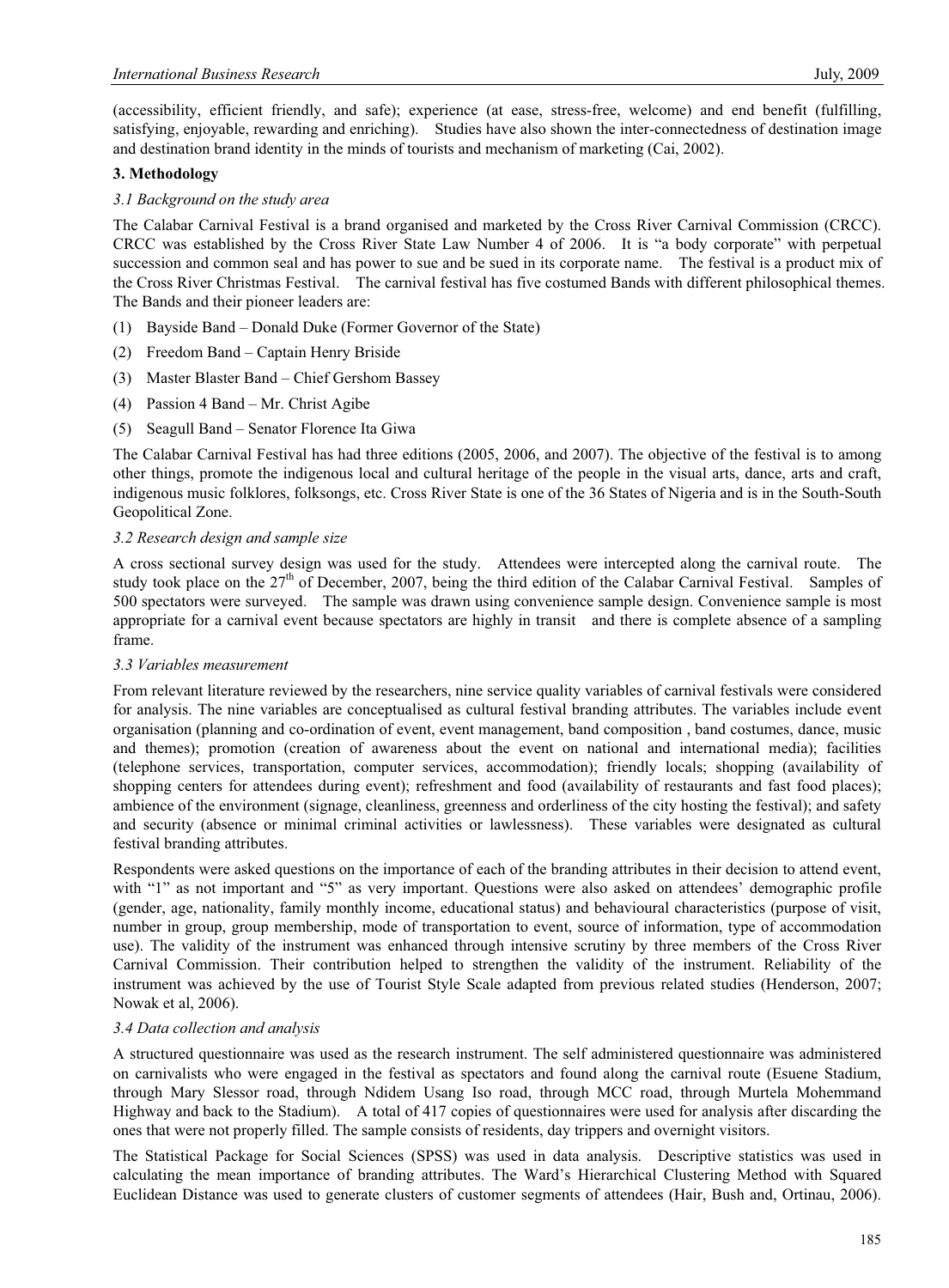Discriminant analysis was used to find the predictive power of the festival attributes. From methodological point of view, the discriminant analysis is one of the statistical methods applied in various studies of typology of buyers and buying actions. This was done by using the clusters (non-matric) as the dependent variable and the attributes as independent variables. Chi-square statistics was used to determine if there were significant differences between the clusters and the attendees' demographic and behavioural characteristics.

#### **4. Results**

#### *4.1 Demographic characteristics*

The sample has more males than female attendees (male, 72.84%; female, 27.17%). 85.2% were domestic attendees, while 14.9% were international attendees. Out of the 62 foreigners in the sample; there were more attendees from other African countries (33.9%). The age distribution shows that those within the age range of 40-49 (39.8%) were more in attendance. The data shows that they were more professionals followed by business persons. The income distribution shows that those who earned more than N100, 000 (\$741) per month were more in attendance. Those who hold higher degrees were 39.1% and 33.1% for those with first degree. See table 1.

#### *4.2 Attendees behavioural characteristics*

The study elicited some behavioural characteristics of attendees. These include, reason for visiting, mode of travel, group membership and sources of information. The data shows that most of the attendees were at the carnival route because of the event (39.1%). On the mode of travel to the venue of the event, most of the attendees accessed the event venue by private cars (43.9%). From a list of six information sources, those who had know about the event were more in number, followed by those who got the information through television. To measure the level of spectators' attachment to event, respondents were asked whether they attended event last the previous and if they would attend the next year. Most of the respondents said they attended event last year. See table 2.

#### *4.3 Inferential statistics*

#### *H1: Attendees' perceptions of branding attributes differ significantly on the bases of customer segments.*

To determine attendees' perception, respondents were asked to rate the importance attached to each of the nine branding attributes in their decision to attend the festival (organization, promotion, shopping, facilities, refreshment and food, friendly locals, infrastructure, ambience of environment and safety and security). To establish if there exist differences in attendees' perception of the importance of each of the attribute and customer segment, cluster analysis was performed. The respondents were clustered on the basis of the mean score on the attribute- importance scale.

The cluster analysis produced two clusters. Several clusters of the attendees' perception were done, but only the two cluster operation appeared to produce a result most suitable for this study. It was found that above two clusters, there tend to be very small representation which makes the clusters unreasonable for market analysis. To determine the importance of each attribute as expressed by respondents in each of the two clusters, Analysis of Variance (ANOVA) was conducted. The result of ANOVA shows that all nine attributes contribute in differentiating the clusters  $(p < 0.001)$ as shown in table 3. This finding supports the hypothesis that seeks to establish if there exist significant difference between attendee's perception of branding attributes and customer segments. Secondly, accompanying descriptive statistics shows that in cluster one, all the attributes scored above average. Promotion had the highest mean score, while infrastructure had the least mean score. Respondents in cluster two rated branding attributes much higher than those in cluster one, except for infrastructure which was score below average (1.52). A comparison of the two clusters revealed that cluster one had 63% of the sample, while cluster two had 37%. Because cluster two had higher mean score on all attributes (except infrastructure) it indicates high customers' requirements. Attendees in cluster two are not infrastructure based, but showed high sensitivity to the other eight attributes. Cluster two was therefore christened 'Active Carnivalists'. Respondents in cluster one attached moderate importance to branding attributes. This is because the attendees scored attributes much lower than those in cluster two and showed much more concern for infrastructure at the destination. Cluster one was therefore christened 'Ideal Carnivalists'. See table 3.

#### *H2: The customer segments are significantly related to cultural festival brand associations.*

Brand associations are operationally define as those brand attributes that the attendees considered in their choice set. Discriminant analysis was used to establish the relationship between customer segments and brand associations. Conceptually, brand associations are those cultural festival attributes with high predictive power. The result of discriminant analysis shows a very high discriminant function. (Wilk's Lambda of 0.000) and the predictive accuracy is of 94.5 percent. This signifies that the cluster membership is correctly classified and excellently predicted. The Structure Matrix as shown in table 4 shows the predictive power of each of the branding attributes. To select attributes with high predictive power, Hair et al (2006), advised that the numbers in the function column that are .30 and above are usually considered. In this study, attributes with the highest predictive power are facilities, (0.464), refreshment and food (0.447), safety and security 90.438), organization (0.337), and friendly locals (0.314). These attributes represent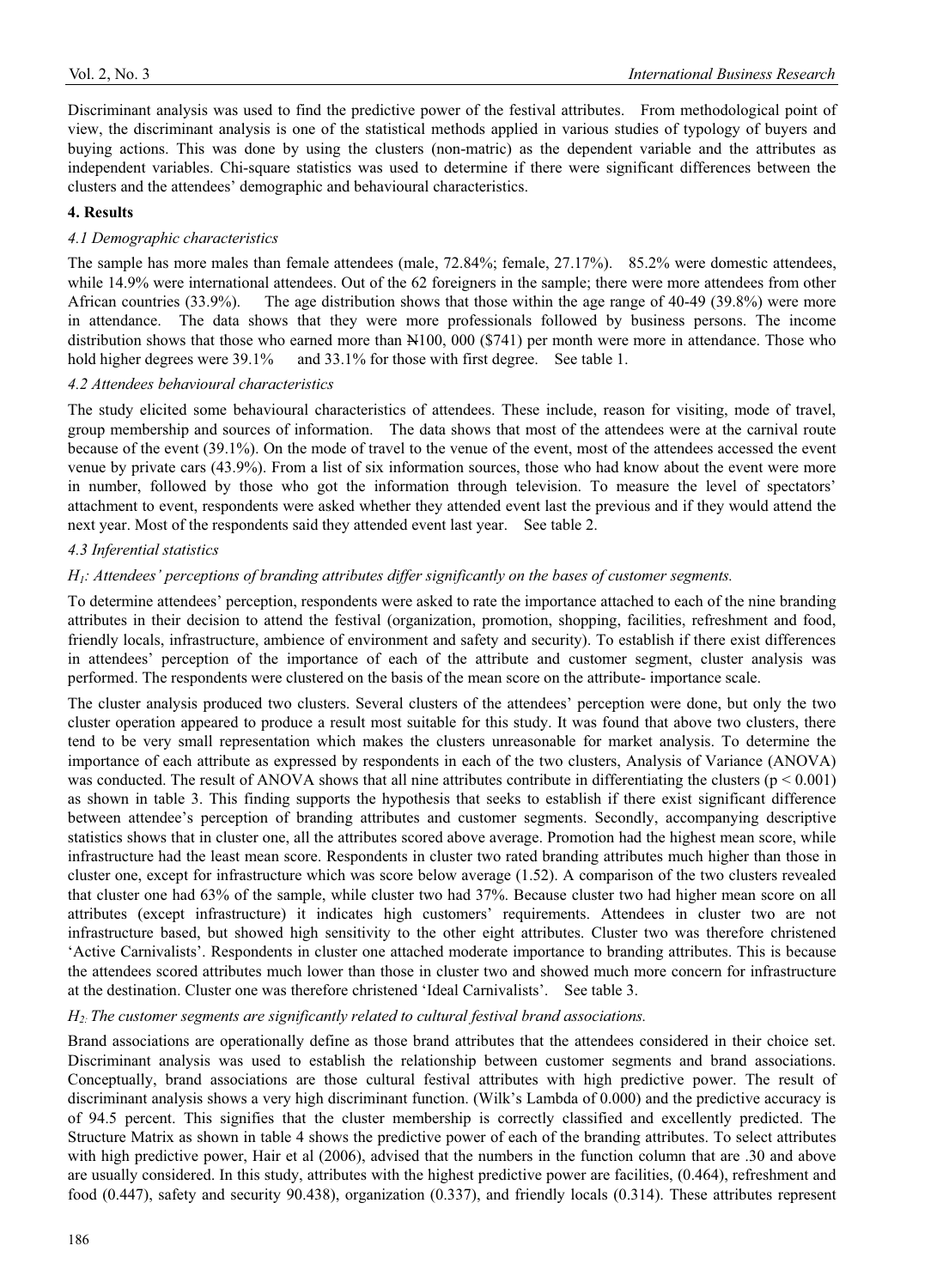the brand associations. This finding supports the assumption that there is a relationship between the customer segments and brand associations.

#### H3*a: Customer segments differ significantly on the bases of demographic variables of cultural festival attendees.*

#### H*3b : Customer segments differ significantly on the bases of the behavioural variables of cultural festival attendees.*

The result of Chi-Square test shows that there is no significant difference in the perception of customer segment in terms of demographic variables of attendees. The cross tabulation method shows that all the demographic factors were not significant at p <0.05. This means that attendees in each segment have approximately the same demographic profile (gender, age, income employment status, educational level and nationality). This finding did not support H*3a*. Significant differences were observed in attendees perception of festival attributes in terms of some behavioural characteristics: group membership ( $X^2$ ,  $p < 0.05$ ), purpose of travel ( $x^2$ ,  $p < 0.001$ ), sources of information ( $x^2$ ,  $p < 0.05$ ), past experience  $(x^2, p < 0.05)$  and repeat visit  $(x^2, p < 0.001)$ . Tourists' perception in the two customer segments did not show any significant differences in terms of accommodation type, night spent in destination. This means that tourists in each of the segments have approximately the same distribution with respect to accommodation type and nights spent. This finding supports H*3b.*

There were more respondents distributed across cluster one than cluster two. In terms of travel motive, majority of respondents who attended event with the purpose of also seeing friends / family, vacation, and business were found in cluster one, while majority of those whose motive is only the carnival (51.8%) are in cluster two. In terms of mode of travel, there were more of those who used private cars, rented car, taxi, buses and bikes in cluster one and more of those who used airplane and trekking in cluster two. See table 5.

#### **5. Discussion and implication of findings**

It has been pointed out that existing marketing literature is lacking in the development of simple and scientific branding process despite many decades of the popularity of the concept (Kay, 2006). The model formulation is guided by the result of hypotheses tested in this research. The result of the first hypothesis shows that attendees' perception of branding attributes of cultural festival differ between market segments. Because of the diversities in the cultural festival market, attributes of events are perceived differently by different market participants. The attributes with high mean importance and that enjoy statistical significance were included in the preliminary list or consideration set. Those without statistical significance were discarded from further analysis. However, in this study all nine attributes show significance difference. The marketing concept gives impetus to this approach because the identification of relevant market segments gives deeper understanding of the market characteristics and visitors in the the different markets. The branding attributes are a combination of the event attributes and place attributes. The identification of two typology of carnivalist will enhance effective target marketing by brand managers. The Active Carnivalists are few but exert more pressure on event organizers and Destination Marketing Organisation (DMO) and may likely have implication for competitive sustainability of the destination.

The brand associations are identified by their predictive power. The brand attributes with high predictive power were captured and used to form the brand identifiers. The brand personality is also generated from the brand associations. Studies have confirmed the relationship between brand associations and brand equity (Nowak et al, 2006). The Calabar Carnival brand associations include facilities, refreshment/food, safety and security, organization and friendly locals. The brand position statement is composed after identifying the brand associations of the festival. It is only those brand associations that have high predictive power that should be used to form the brand positioning. In order word, provide an image that will evoke those characteristic and associate those attributes with the festival. It is similar to the unique selling position (USP) that sells a product or service. Brand is a promise that the product or service would deliver the expected benefit (Kotler and Keller, 2006). In the same vein, the brand position statement is akin to a promise that the festival would offer certain benefits to visitors. The brand position statement is encoded and transmitted as brand identifiers or drivers. This is the branding activity that is most obvious to marketing professionals and non professionals.

The fact that none of the demographic variables show significance between clusters means that they have no mediatory effect on the perception of attendees to the cultural festival and should not form the basis of branding. The behavioural variables (group composition, travel motive, mode of transportation, source of information and previous experience) that show significant dependence have mediatory effect on the perception of cultural festival attendees. The implication is that the brand drivers such as logo, brand name, jingles, signage slogans, etc. are more effective if such variable are take into consideration when designing and developing the media that will convey the brand associations and personality to the consumers in the selected market segments. The conceptual model has six components:

Component 1: Identification of brand attributes. Sources of attributes include survey of literature, the marketers' past experience, expert opinion, focus group discussion, etc.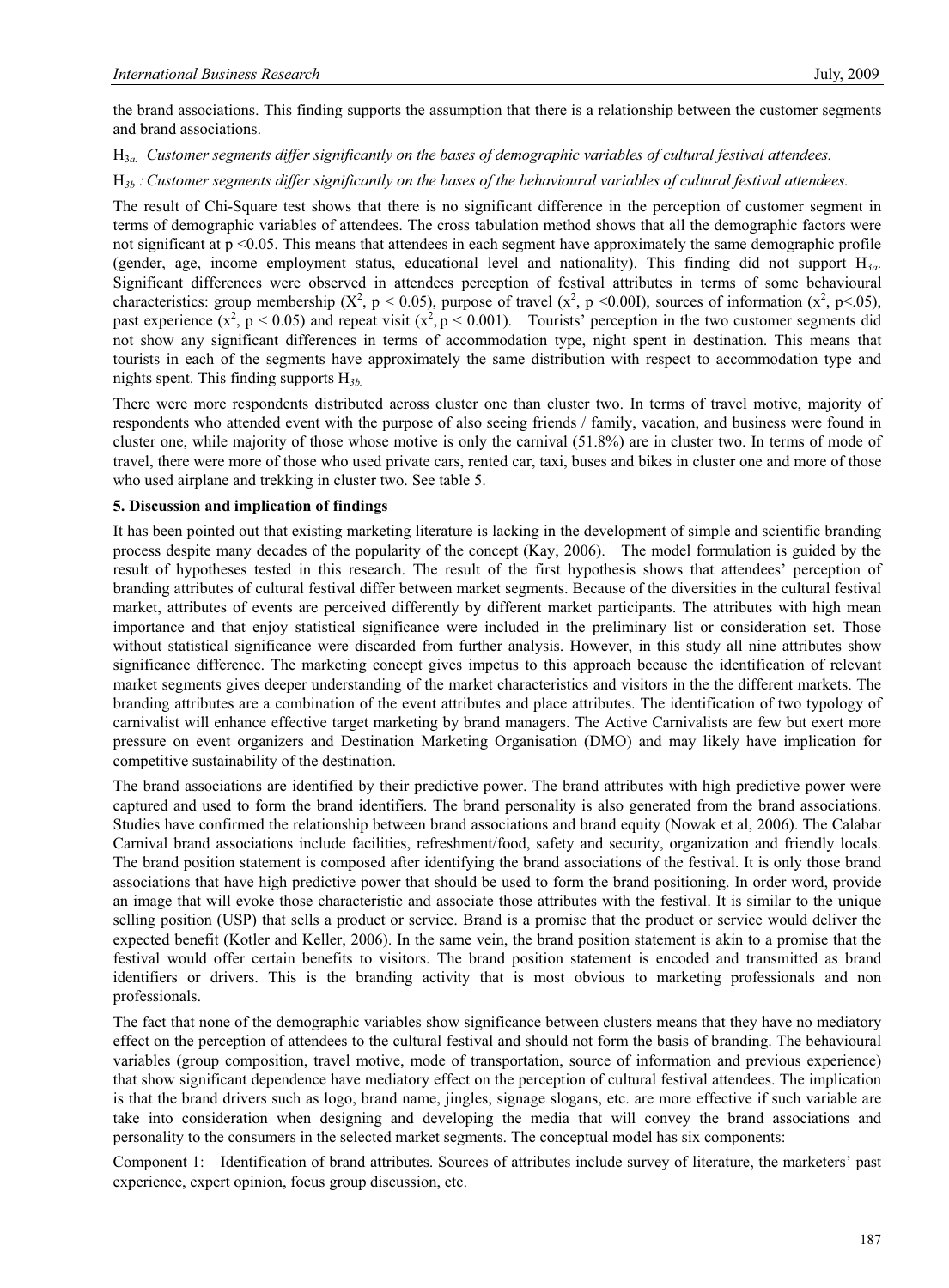Component 2: Measure the mean importance of festival attributes and establish differences between market segments using a statistical tool (ANOVA).

Component 3: Capture the predictive power of festival branding attributes to ascertain their influences on visitors' decision to attend a festival.

Form brand associations and brand personality using attributes with high predictive power.

Component 4: Analysis of target markets to measure mediatory role of demographic and behavioural characteristics on attendees' perception by market segments.

Component 5: Prepare a brand positioning statement for each target market base on findings in component 3 and 4.

Component 6: Creatively select brand drivers. The common brand drivers include slogan, single, logo, brand names signage, etc. It is these drivers that transmit the brand associations and positioning to the selected markets.

The brand driver used by the Calabar Carnival is a logo. The logo has a distinctive symbol showing a lady with two colourful stretched-out wings. The slogan is, "celebrating our heritage through culture". The logo does not carry any brand associations. This is probably because the brand managers did not establish the brand associations before attempting to brand the carnival. From the analysis of attributes, the Calabar Carnival Festival conveys the following images: well attended and promoted cultural festival; a friendly and hospitable people, beautiful drama, glamour resulting from the organisation (well organised), refreshing experience that makes one want to stay longer because of the cuisines (gastronomical).

The paper is concerned with the process of branding, since it is said that the "the means justifies the end". The authors argue that a simple and scientifically, based process of branding festival and by extension other services is likely to impact more on brand equity. This model could be adopted and extended to consumer and industrial goods. The replicability of the process is accounted for by the general scientific principles involved in the model development.

#### **6. Conclusion**

Branding of cultural festival is a relatively new domain of marketing. This is because branding was in time past more commonly associated with consumers goods. But with the increased interest in place and event marketing, it has become an imperative for academics and practitioners to develop simpler and theory based methods of branding cultural events. The methodology presented in this study, to a large extent would reduce the difficulty and complexity encountered by cultural festival brand managers. This approach is different from the suggestion by Nickerson and Moisey, (1999), that only features should be used in branding a destination and by extension cultural festivals. The use of statistical tools to establish brand associations upon which the brand personality and positioning are built makes this model scientific and theory based. It is hope that, if cultural festivals are properly branded by organisers and Destination Marketing Organisations (DMOs), positive brand building attributes will be transferred to the destination, thereby increasing the overall brand competitiveness of the festival and destination and ultimately led increase in visitors' arrival and revenue receipts. A poorly branded event would also transfer negative branding attributes. A well branded event has the advantage of co-branding itself and the destination, hence the need to brand cultural festivals as destination attractions.

The major limitation is the fact that the attributes used for investigation are drawn from literature search. It is suggested that more attributes should be considered during the attributes-importance measurement stage. The attributes could be generated from a focus group discussion. It should also involve different cultural festivals, other than carnivals suggested. Secondly, it is suggested that, there is strong need for a study to analyse factors that influence marketers' choice of cultural festival brand drivers and their effectiveness on brand equity. This is to enhance the match between brand associations, brand personality and the medium that would convey the message that will evoke a corresponding image.

#### **References**

Aaker, D. A. (2004). *Brand Portfolio Strategy: Crating Relevance, Differentiating, Energy,Leverage and Clarity.* New York : Free Press.

Anderson, S., Pearo, L. K. & Widener, S. K. (2008). Drivers of service satisfaction: Linking customer satisfaction to the service concept and customer characteristics. *Journal of Service Research,* 10 (4), 365- 380.

Baloglu, S. & Brinberg, D. (1997). Affective images of tourism destination. *Journal of Travel Research*, 35(spring), 11  $-15.$ 

Baloglu, S. & McClearly, K. W. (1999*).* A models of destination image formation. *Annuals of Tourism Research,*  $24(4)$ ,  $868 - 897$ .

Blain, C., Levy, S. E. & Brent Ritchie, J. R. (2005). Destination branding insights and practices from destination management organisation*. Journal of Travel Research,* 43(May), 328 – 338.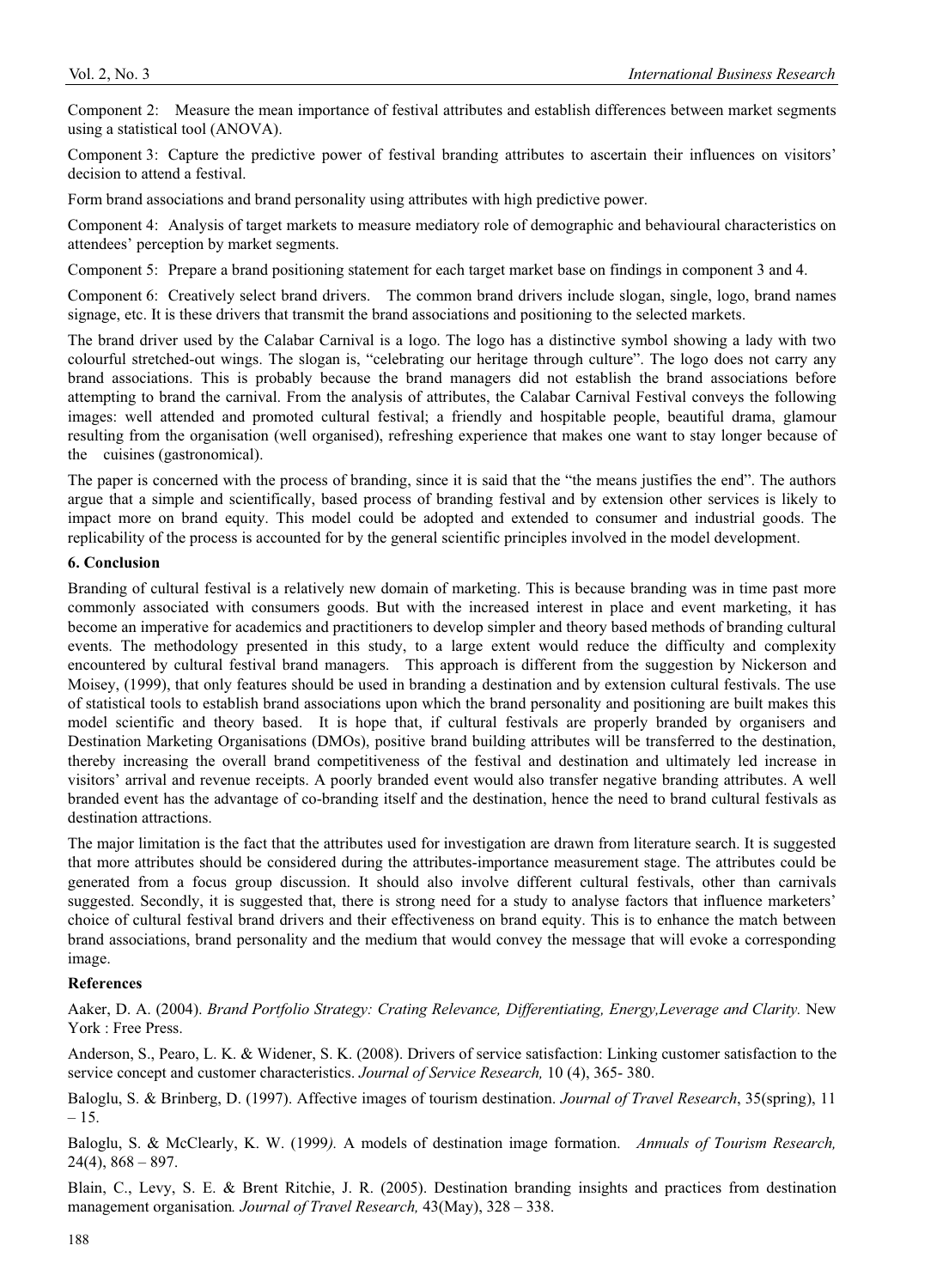Brent Ritchie, J. R. & Brant Ritchie, J. B. (1998). The branding of tourist destination: past achievement and future challenges. Proceeding of the 1998 annual Congress of International Association of Scientific Experts in Tourism Destination Marketing; Scopes and Limitations, Marrakechi, pp 89 – 116.

Cai, L. A. (2002*).* Cooperative branding for rural destinations. *Annuals of Tourism Research, 2*9(3), 720 – 742.

Chacko, H. E. (1997). Positioning a tourism destination to gain a competitive edge. *Asia Pacific Journal of Tourism Research*, 192), 69-75.

Cooper, C., Fletcher, J., Fyall, A., Gilbert, D. & Wanhill, S. (2005). *Tourism: Principles and practice* (3<sup>rd</sup>. edtion). Madrid: Prentice Hall.

Crompton, J. C. (1979). An assessment of the image of Mexico as a vacation destination and the influences of geographical Location upon that image. *Journal of Travel Research*, 17(1), 18 – 23.

Echtner, C. M. & Ritchei, (1993). The Measurement of destination image: an empirical assessment. *Journal of Travel Research*, 31(Spring), 3 – 13

Gartner, W. C. (1993). Image formation process. *Journal of Travel and Tourism Marketing*, 2(3), 191 – 215.

Gunn, *C. (1988). Vacationscape*: Designing Tourist Regions (2nd edition). New York: Van Nostrand Reinhold.

Hair, F. H. Jr., Bush, R. P. & Ortinau, D. (2006). Marketing Research: Within a changing nformation environment 93<sup>rd</sup> edition). New Delhi: Tata McGraw-Hill Publishing Company.

Hankinson, G. (2004). The brand images of tourism destination: a study of the saliency of organic images*. Journal of Product and Brand Management*, 13(1), 6 – 14.

Henderson, J. C. (2007). Uniquely Singapore: A case study in destination branding. *Journal of Vacation Marketing*,  $13(3)$ ,  $261 - 274$ .

Hoyer, W. E. & McClnnis, D. J. (1997). *Consumer Behaviour* New York: Houghton Mufflin Company.

Hunt, J. D. (1975). Image as a factor in tourism development. *Journal of Travel Research*, 13(3), 1 – 7.

Jayswal, T. (2008). Event tourism: Potential to build a brand destination. A paper presented at a Conference on Tourism in India, May15-17, IIMK.

Kay, M. J. (2006*).* Strong brands and corporate brands. *Europeans Journal of Marketing,* 40(7/8), 742 – 760.

Kotler, P. & Keller, K. L. (2006). *Marketing Management* (12<sup>th</sup> edition). New Delhi: Prentice-Hall of India.

Meyvis, T. & Janiszewski, C. (2004). When are broader brands stronger brands: An accessibility perspective on the success of brand extension. *Journal of Consumer Behaviour,* 31 (2), 346-357.

Nickerson, N. P. & Moisey, R. N. (1999). Branding a state from features to positioning. making it simple*? Journal of Vacation Marketing*, 5(3), 217 – 226.

Nowak, L., Thach, L. & Olsen, J. E. (2006). Wowing the Millennials: Creating brand equity in the wine industry*. Journal of Product and Brand Management,* 15(5), 316 – 327.

Supphellen, M., Eismann, O. 7 Hem, L. E. (2004). Can advertising for brand extension revtalise flagship products? An experiment. *International Journal of Advertising,* 23(2), 173-196.

Thompson, C. (2006). There is a sucker basis in every medical prefrontal cortex. *New York Times*, October 23, pp. 54 – 65.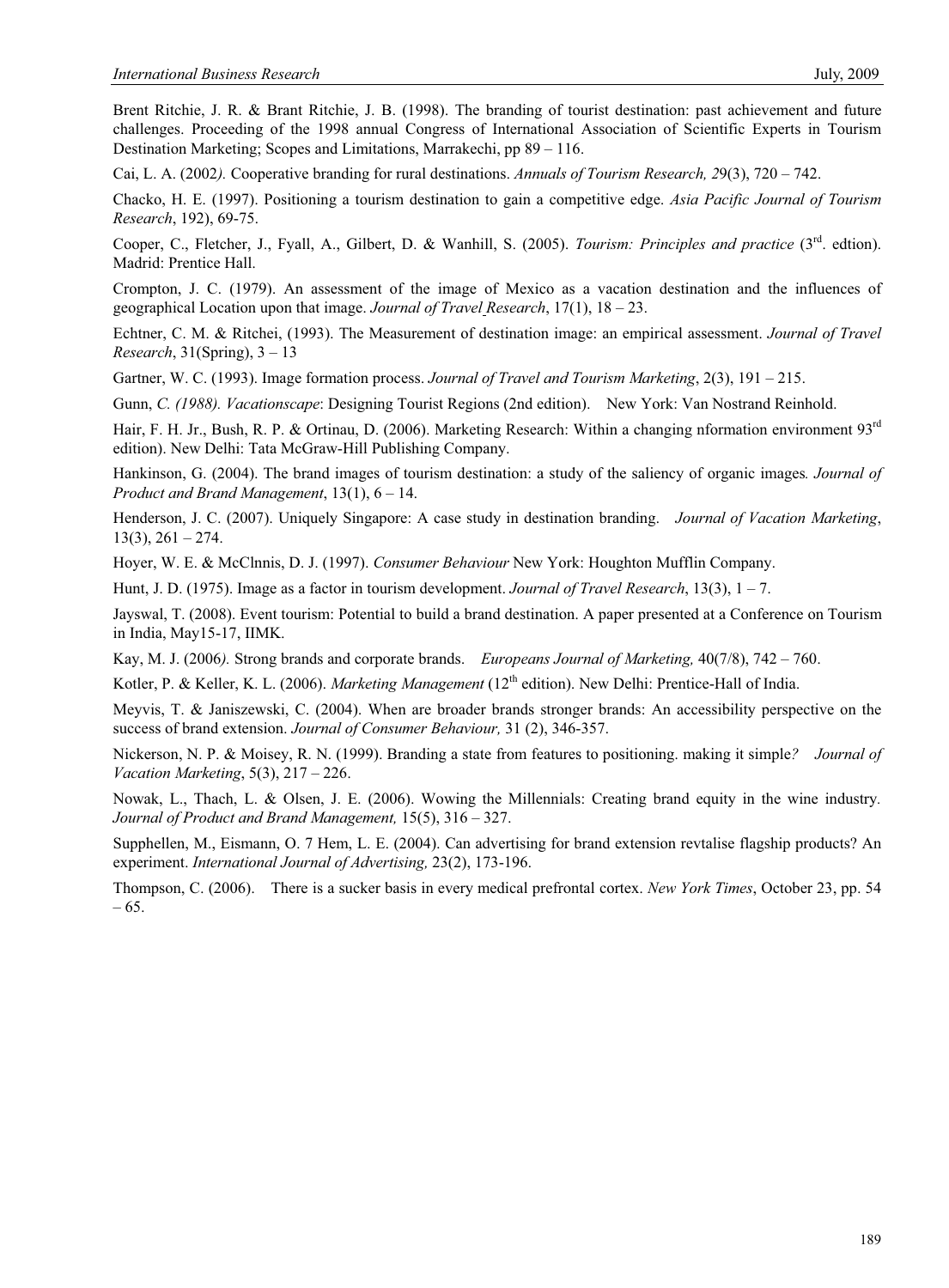| Gender                          | Male, 72.84%; female, 27.17%                                                                                                                                                                                                                                        |  |  |  |  |
|---------------------------------|---------------------------------------------------------------------------------------------------------------------------------------------------------------------------------------------------------------------------------------------------------------------|--|--|--|--|
| Nationality                     | Nigerians, 85.2%; foreigners, 14.9%                                                                                                                                                                                                                                 |  |  |  |  |
| Continent of foreigners         | Other African countries, 33.8%; North Americans, 22.6%;<br>Europe, 19.4%; Oceania, 6.5%; Asia, 12.8%; others, 4.9%                                                                                                                                                  |  |  |  |  |
| Spectators group type           | Alone, 29.3%; friends, 20.4%; family, 33.7%; friend/family,<br>11.3%; business associates, 4.1%; government delegates,<br>$1.20\%$                                                                                                                                  |  |  |  |  |
| Number of people per group      | One, 11.3%; two, 18.3%; three, 25.0%; four and above, 14.2%;<br>$N.A, 31.2\%$                                                                                                                                                                                       |  |  |  |  |
| Age                             | 20-29, 25.7%; 30-39, 39.9%; 40-49, 21.9%; 50-59, 6.7%;<br>$60-69$ , 1.7; $> 60$ , 4.1.                                                                                                                                                                              |  |  |  |  |
| Educational level of spectators | No formal education, 3.4%; partial education, 0.9%; complete<br>primary school only, 0.4%; finished secondary school, 7.5%;<br>diploma/certificate, 10.8%; first degree, 33.%; higher degrees,<br>39.%; others, 4.6%                                                |  |  |  |  |
| Employment status               | Unemployed, 6.0%; self employed, 8.7%; students, 9.1%;<br>retired, 4.8%; unskilled/labour, 5.0%; sales/marketing, 5.5%;<br>civil/public servants, 15.9%; business persons, 18.7%;<br>professionals, 21.1%; artisans/technicians, 1.8%; others, 3.4%                 |  |  |  |  |
| Monthly Income                  | $\langle N10,000, 9.3\%; 10,000-20,000, 5.0\%; 20,000-30,000, 8.2\%;$<br>30,000-40,000, 8.9%; 40,000-50,000, 6.5%; 50,000-60,000,<br>7.7%; 60,000-70,000, 2.6%; 70,000-80,000, 5.0%;<br>80,000-90,000, 5.3%; 90,000-100,000, 7.0%; $>100,000$ ,<br>24.9%; N.A, 9.6% |  |  |  |  |

Table 1. Demographic profile of attendees

## Table 2. Behavioural characteristics of attendees

|                                        | Number                   | $\frac{0}{0}$ |
|----------------------------------------|--------------------------|---------------|
| <b>Reasons for visiting</b>            |                          |               |
| Carnival                               | 16.3                     | 39.1          |
| Visit family & Friend                  | 175                      | 42.1          |
| Vacation                               | 21                       | 5.1           |
| <b>Business</b>                        | 21                       | 5.1           |
| Others                                 | 36                       | 8.6           |
| <b>Mode of Travel</b>                  |                          |               |
| Private car                            | 183                      | 44.0          |
| Rented car                             | 18                       | 4.3           |
| Air plane                              | 81                       | 19.4          |
| Taxi                                   | 31                       | 7.4           |
| <b>Bus</b>                             | 41                       | 9.9           |
| Bike                                   | 33                       | 8.0           |
| Trek                                   | $\overline{7}$           | 1.7           |
| Others                                 | 22                       | 5.3           |
| <b>Information sources about event</b> |                          |               |
| Word of mouth                          | 69                       | 16.6          |
| Known about at                         | 157                      | 37.6          |
| Newspaper/magazine                     | 9                        | 2.3           |
| Television Adverts                     | 105                      | 25.3          |
| Radio                                  | 32                       | 7.7           |
| Internet                               | 33                       | 7.9           |
| Others                                 | 11                       | 2.6           |
| Previous experience                    |                          |               |
| Yes                                    | $\overline{\phantom{0}}$ | 64.3          |
| No                                     |                          | 31.7          |
| I don't know                           |                          | 4.0           |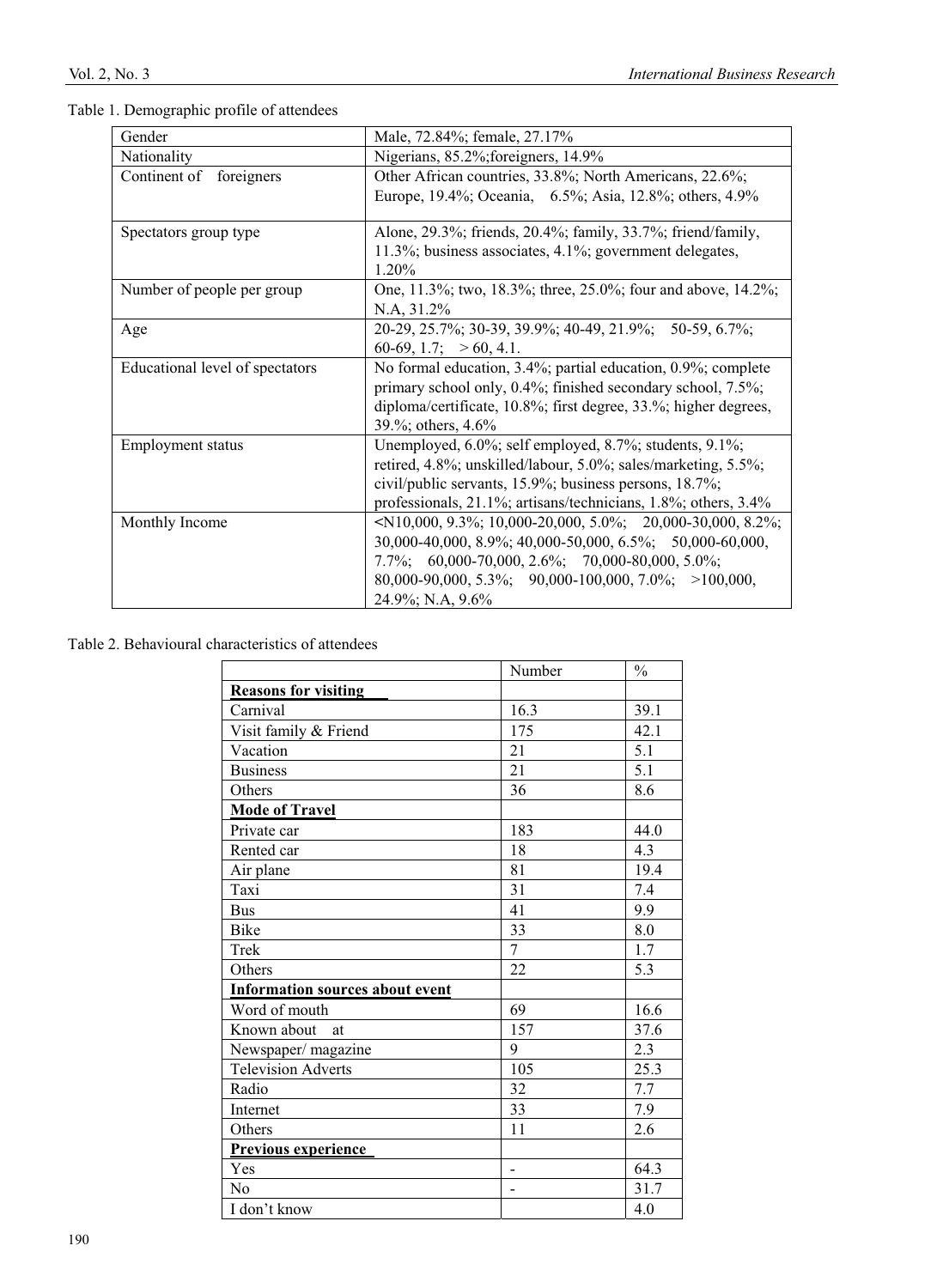| Branding attributes     | Ideal       | Active Carnivalist | F       | Probability |
|-------------------------|-------------|--------------------|---------|-------------|
|                         | Carnivalist |                    |         |             |
| Organisation            | 3.83        | 4.63               | 67.605  | .000        |
| Promotion               | 4.18        | 4.69               | 33.602  | .000        |
| Shopping                | 3.22        | 3.82               | 244.888 | .000        |
| Facilities              | 3.20        | 4.35               | 130.643 | .000        |
| Refreshment/food        | 3.35        | 4.48               | 121.334 | .000        |
| Friendly locals         | 3.75        | 4.52               | 59.378  | .000        |
| Infrastructure          | 3.79        | 1.52               | 206.045 | .000        |
| Ambience of environment | 3.80        | 4.45               | 44.499  | .000        |
| Safety and security     | 3.58        | 4.59               | 115.591 | .000        |

Table 3. Mean importance of branding attributes by clusters

Significant at p<.001

Table 4. Structure matrix showing predictive power of festival attributes

|                         | Function |
|-------------------------|----------|
|                         |          |
| Infrastructure          | $-.586$  |
| <b>Facilities</b>       | .464     |
| Refreshment/food        | .447     |
| Safety/security         | .438     |
| Organisation            | .337     |
| Friendly locals         | .314     |
| Ambience of environment | .272     |
| Promotion               | .235     |
| Shopping                | .204     |

Pool within – groups correations between discriminating variables and standardized canonical discriminant functions Variables ordered by absolute size of correlation within function.

\*Note: Only attributes with 0.30 were considered as having high predictive power